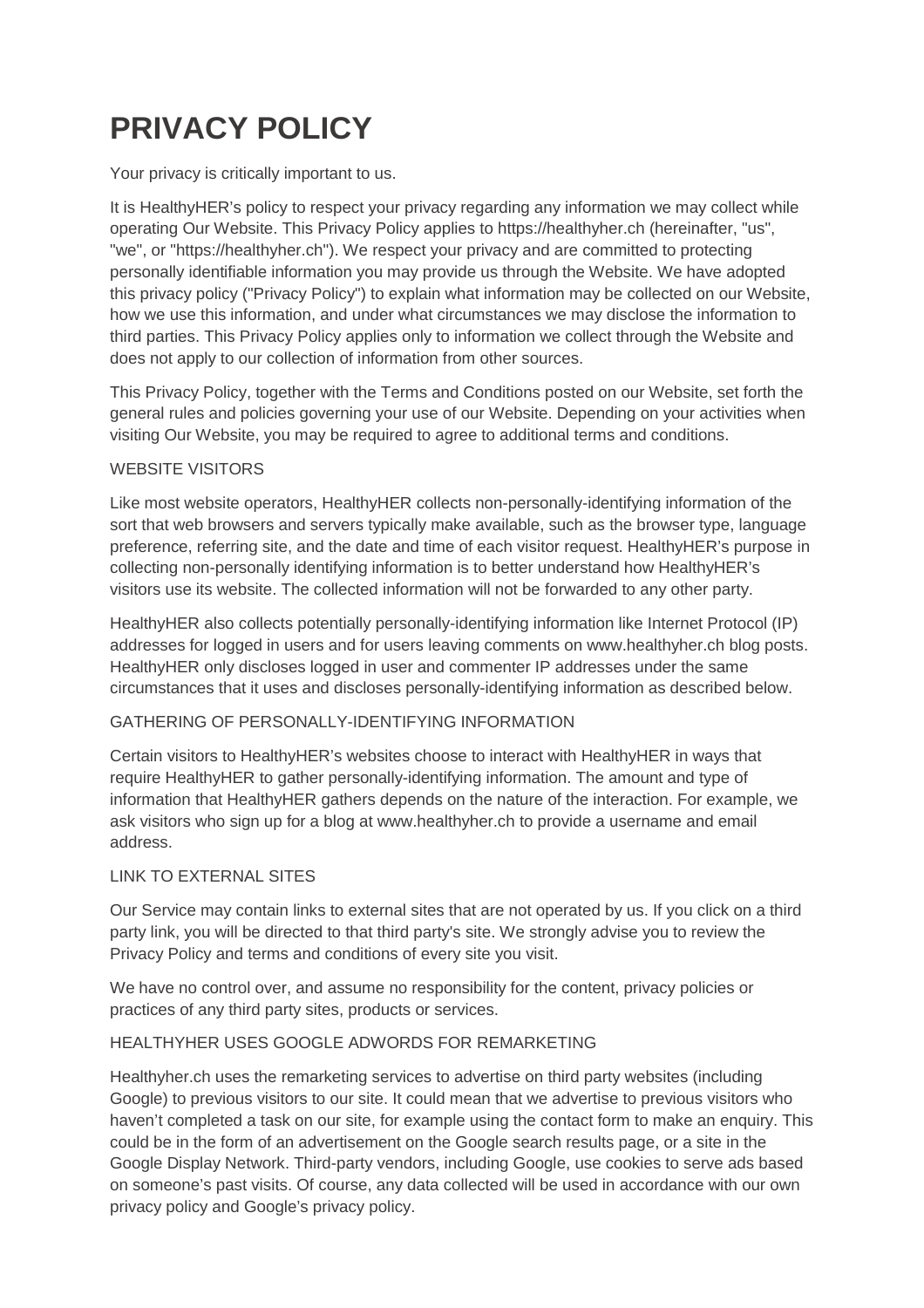You can set preferences for how Google advertises to you using the Google Ad Preferences page, and if you want to you can opt out of interest-based advertising entirely by cookie settings or permanently using a browser plugin.

## PROTECTION OF CERTAIN PERSONALLY-IDENTIFYING INFORMATION

HealthyHER discloses potentially personally-identifying and personally-identifying information only to those of its employees, contractors and affiliated organizations that (i) need to know that information in order to process it on HealthyHER's behalf or to provide services available at HealthyHER's website, and (ii) that have agreed not to disclose it to others. Some of those employees, contractors and affiliated organizations may be located outside of your home country; by using HealthyHER's website, you consent to the transfer of such information to them. HealthyHER will not rent or sell potentially personally-identifying and personally-identifying information to anyone. Other than to its employees, contractors and affiliated organizations, as described above, HealthyHER discloses potentially personally-identifying and personallyidentifying information only in response to a subpoena, court order or other governmental request, or when HealthyHER believes in good faith that disclosure is reasonably necessary to protect the property or rights of HealthyHER, third parties or the public at large.

## EMAILS AND NEWSLETTER

If you are a registered user of www.healthyher.ch and have supplied your email address, HealthyHER may occasionally send you an email to tell you about new features, solicit your feedback, or just keep you up to date with what's going on with HealthyHER and our products and services. We primarily use our website and blog to communicate this type of information, so we expect to keep this type of email to a minimum. If you do not wish to continue receiving emails from us, you may "unsubscribe" at any time. Your email address will be immediately and automatically removed from our mailing list(s). If you send us a request (for example via a support email or via one of our feedback mechanisms), we reserve the right to publish it in order to help us clarify or respond to your request or to help us support other users. HealthyHER takes all measures reasonably necessary to protect against the unauthorized access, use, alteration or destruction of potentially personally-identifying and personally-identifying information.

## AGGREGATED STATISTICS

HealthyHER may collect statistics about the behavior of visitors to its website. HealthyHER may display this information publicly or provide it to others. However, HealthyHER does not disclose your personally-identifying information.

## **COOKIES**

To enrich and perfect your online experience, HealthyHER uses "Cookies", similar technologies and services provided by others to display personalized content, appropriate advertising and store your preferences on your computer.

A cookie is a string of information that a website stores on a visitor's computer, and that the visitor's browser provides to the website each time the visitor returns. HealthyHER uses cookies to help HealthyHER identify and track visitors, their usage of www.healthyher.ch, and their website access preferences. HealthyHER visitors who do not wish to have cookies placed on their computers should set their browsers to refuse cookies before using HealthyHER's websites, with the drawback that certain features of HealthyHER's websites may not function properly without the aid of cookies.

By continuing to navigate our website without changing your cookie settings, you hereby acknowledge and agree to HealthyHER's use of cookies.